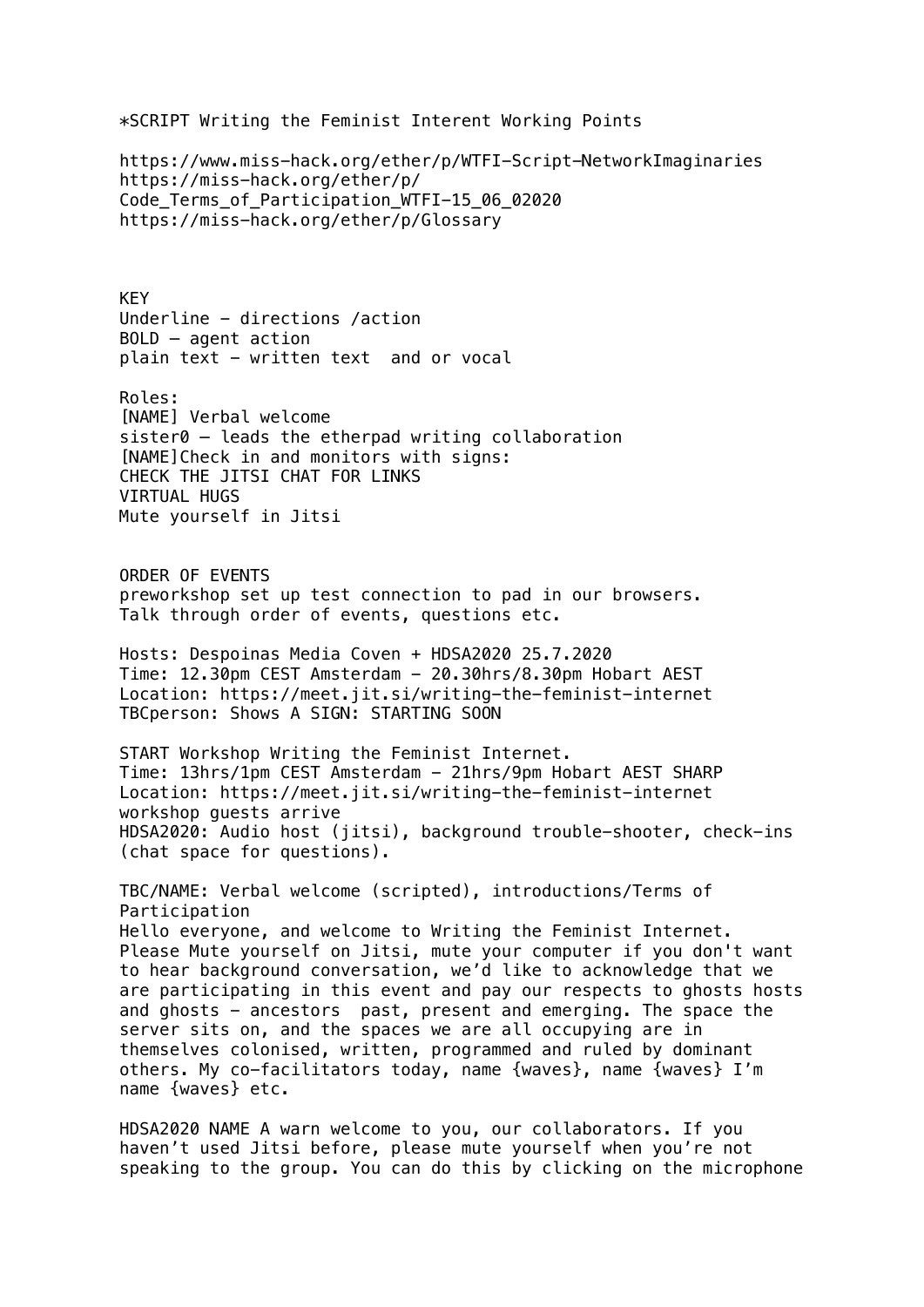symbol at the bottom of the screen, just to the left of centre.] Thank you all for being here today. We have 2 hours together, and we hope you can stay with us to see this experiment. Make sure you have snacks and water :) Before we start writing together, I want to explain briefly what we'll be doing, why, and how, and lay down a few guidelines to keep things flowing, but also open to the realms of chaos.

What?

Intro collaborative writing

You will be in a multiple-author writing pad, Etherpad - a tool for public collaboration. You need to be using Firefox or Chrome otherwise some features of this platform won't work for you.

This is a 2-hour collaborative writing session - together we will overwrite, delete edit, correct, challenge, echo, duplicate, expand, solidify, summarise, nuance, incant...a very early draft of 10 working points for the 21C for WRITING THE FEMINIST INTERNET, whilst carving out online space away from tech bros, doxxers and patriarchal systems, and towards skill sharing, fluidity and multiplicity. We are working from the position of an open feminism that embraces multiplicity, diversity, gender-bending, queerness, unfixed-ness, becoming, transforming, shifting, making space for underrepresented voices, and not privileging our voices in relation to others.

What we are doing today in the most basic sense, is working in a document together. We want you to help us deconstruct, or build upon, or challenge, or add to a working document. There will also be the opportunity for discussion throughout. The text we are working with a text that contains 10 working points are propositions to seed the grounds for performative explorations into diverse \*feminist traditions of knowledge production. These working points have been drafted with feedback from many collaborators along the way, and we are expanding that even further today, with all of you.

## Why?

We are trying to carve out online space that is fluid and disobedient. To learn together through trying, failing, getting frustrated, drinking tea, talking, trying again. Using - or skirting around - online tools and tactics of control and shaping them to our own ends. And eventually, using these tools to make space for other kinds of stories that need to be heard.

How? few tech hints Please note the chat icon at the bottom left of your screen - the little speech bubble icon.

We are now sharing two links in the chat  $-$ 1)The Terms of Participation for the session and Code of Conduct: https://miss-hack.org/ether/p/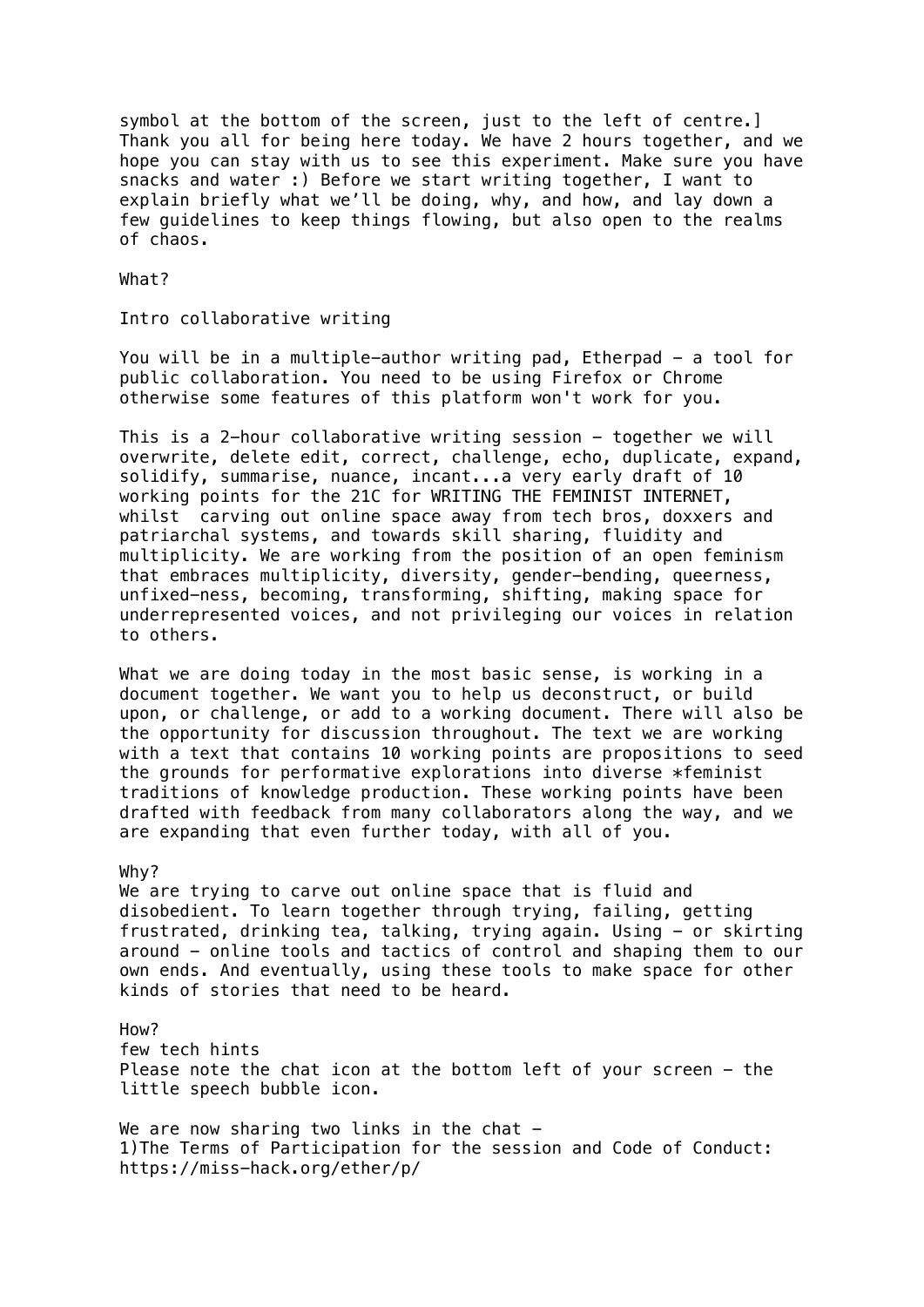Code Terms of Participation WTFI-15 06 02020 Please read this / write your chosen name to show that you have read it – feel free to leave your email so we can keep in touch if you wish.

2)The writing together will take place on an Etherpad – we are sharing the link now

Sister0: Posts link in chat Jitsi and moves to the etherpad https://www.miss-hack.org/ether/p/ WRITING\_THE\_FEMINIST\_INTERNET\_v2\_15-7-2020

[NAME] The Jitsi chat is not being streamed or recorded, but our main Etherpad workspace will be livestreamed by HDSA2020 and archived by Despoinas Media Coven for anyone to view. We will also be screen recording the Etherpad  $-$  what you all type and delete  $$ as an archival document of how we are spending the next 2 hours. You can choose to remain anonymous in this and we will explain how once we're in there together. OR a How To will be here for late comers - https://miss-hack.org/ ether/p/Code Terms of Participation WTFI-15 06 02020

[NAME] We will be using Jitsi for intermittent discussion, if you desire that keep this tab open, with your mic muted your welcome to check in.[NAME] also be listening out for any questions that come up that need to be talked over in voice rather than in the Etherpad itself. If there's chatter on Jitsi and you find it distracting, you can just hang out on Etherpad and mute your computer speakers.

Now you're welcome jump into the Etherpad which has been linked in the chat: https://www.miss-hack.org/ether/p/ WRITING THE FEMINIST INTERNET 25-07-2020

Thank you so much for being here! We can't wait to play and push this together, test ideas out, challenge one another and create some chaos in a \*feminist corner of the internet. [bit more\*]

[NAME] STGNS -CHECK THE JITSI CHAT FOR LINKS VIRTUAL HUGS Mute yourself in Jitsi

sister0: Enters EtherPad Textual introduction: PREAMBLE \0/ WELCOME TO WRITING THE FEMINIST INTERNET \*virtual hugs\* \0/ **COPREAMBLE BEFORE WE BEGIN CO** 00 If you haven't read our - Terms of Participation please do so [here] https://miss-hack.org/ether/p/ Code Terms of Participation WTFI-15 06 02020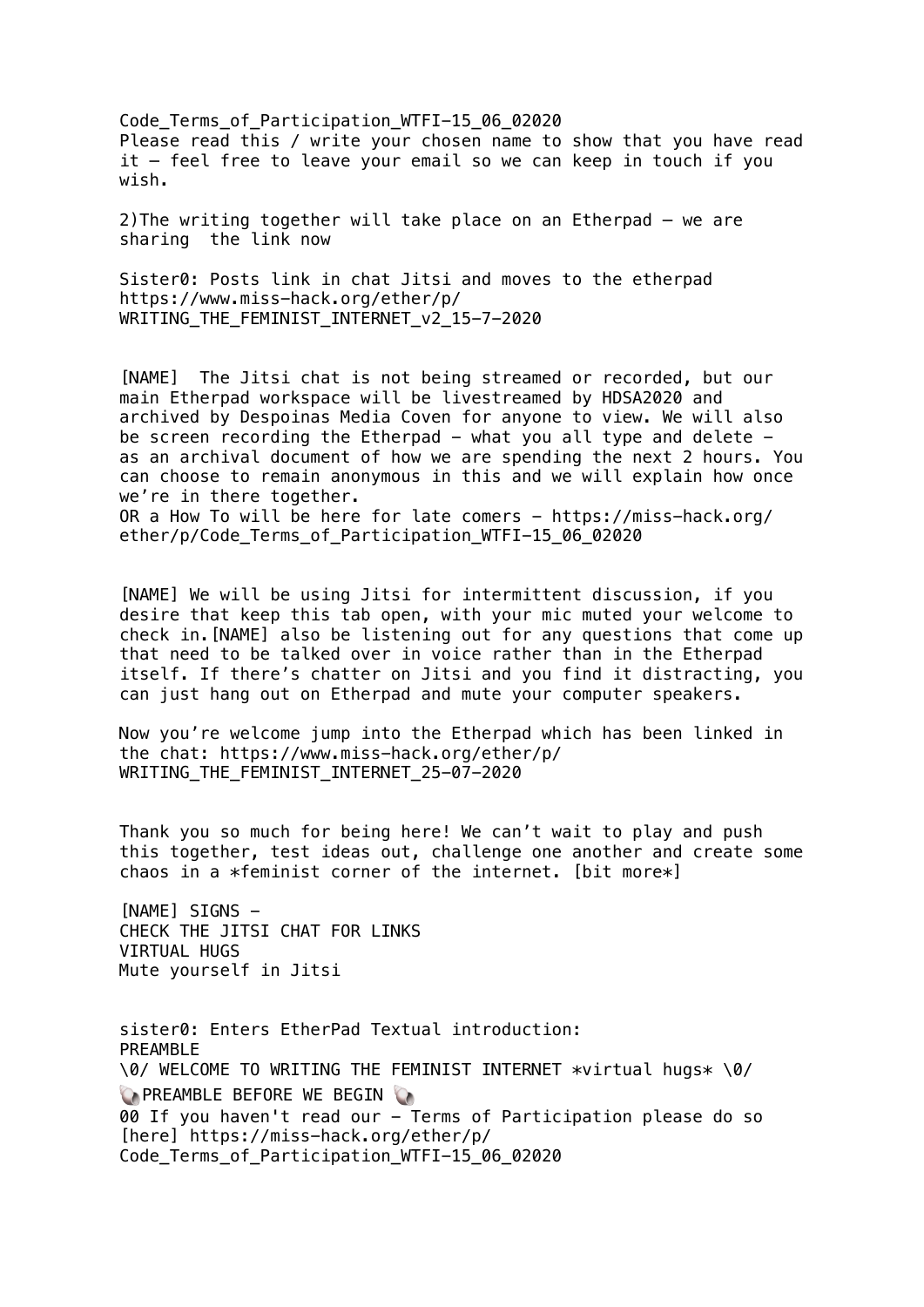Let us know you agree to these terms in that space [state name & yes & email if you want to keep in touch]

01 Choose your preferred colour and/or name. To do this click on the "3 people icon" at the top right of this browser page- click on the Colour square As more users start to edit hello the document they will appear in this list and hence there may be many colours according to whom is writing into the text

02 This is a 2-hour collaborative writing session - 10 working points for the 21C (copied below). Together we will overwrite, edit, correct, challenge, echo, duplicate, expand, solidify, summarise, nuance, incant...while carving out online space away from imperialist systems, and towards skill sharing, fluidity and multiplicity. We are working from the position of an open \*feminism that embraces multiplicity, diversity, gender-bending, queerness, unfixed-ness, becoming, transforming, shifting, making space for underrepresented voices, and not privileging our voices in relation to others.

03 At 12.30pm CEST Amsterdam - 20.30hrs/8.30pm Hobart AEST it will be timestamed as - WRITING THE FEMINIST INTERNET 10 working points 25.07.2020, authored by working group 25.07.2020.

And now, it's time to rewrite the Feminist Internet ..........................

sister0 DELETES THIS INTRODUCTION AND REPLACES IT WITH

\0/ WELCOME TO WRITING THE FEMINIST INTERNET \*virtual hugs\* \0/ If you were not at our 2pm introduction. Please first read our How to and Terms of Participation https://miss-hack.org/ether/p/ Code Terms of Participation WTFI-15 06 02020

**CHOW TO PARTICIPATE** 01 Choose/change your desired name and colour [can change this at any time during the 2 hour event] 02 To do this click on the "3 people icon" at the top right of your browser page - click on the Colour square to choose your preferred colour and/or name. As more users start to edit hello the document they will appear in this list and hence there may be many colours according to whom is writing into the text.

13hrs/1pm CEST Amsterdam - 21hrs/9pm Hobart AEST SHARP  $sister0: Versions$  it - and makes a timestamp - CHANGES PAD TO READ ONLY.

HDSA2020:Invite people to return to Jitsi and depart etherpad.